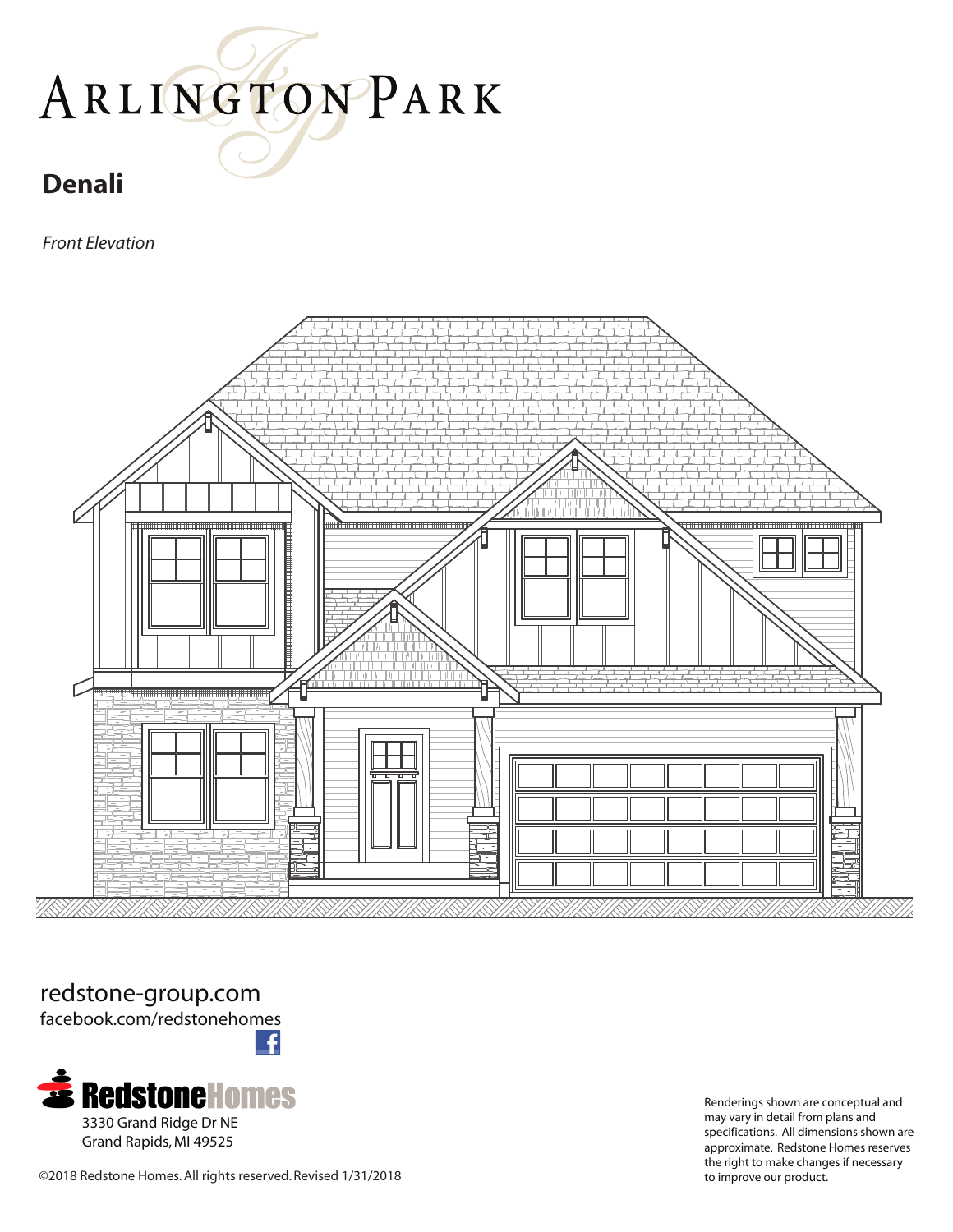#### **Denali**

*Main Level*

*2,800 Square Feet Total (1,242 Main, 1,558 Upper)*



may vary in detail from plans and specifications. All dimensions shown are approximate. Redstone Homes reserves the right to make changes if necessary



Grand Rapids, MI 49525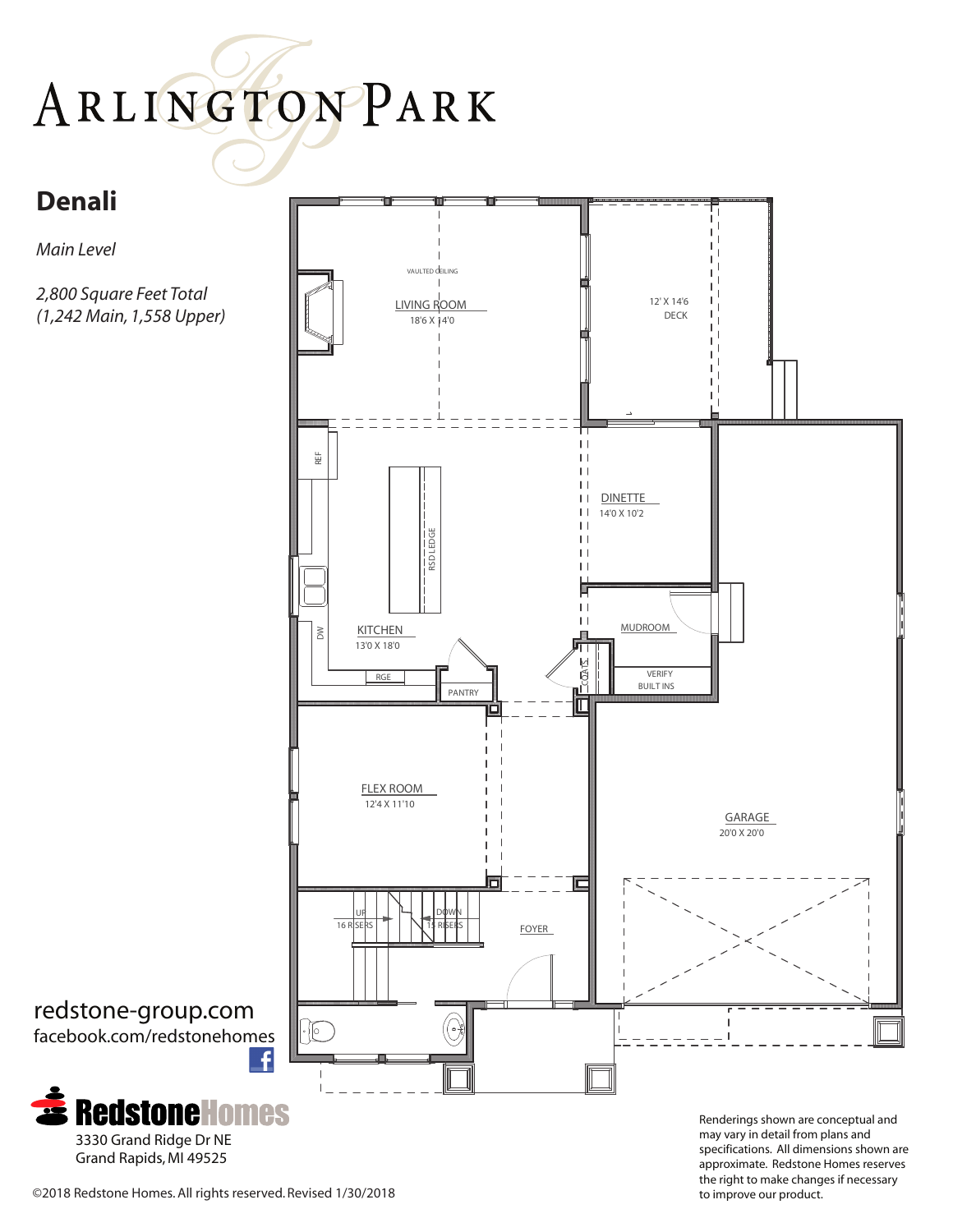### **Denali**

*Upper Level*



redstone-group.com facebook.com/redstonehomes £



Renderings shown are conceptual and may vary in detail from plans and specifications. All dimensions shown are approximate. Redstone Homes reserves the right to make changes if necessary

©2018 Redstone Homes. All rights reserved. Revised 1/30/2018 to improve our product.